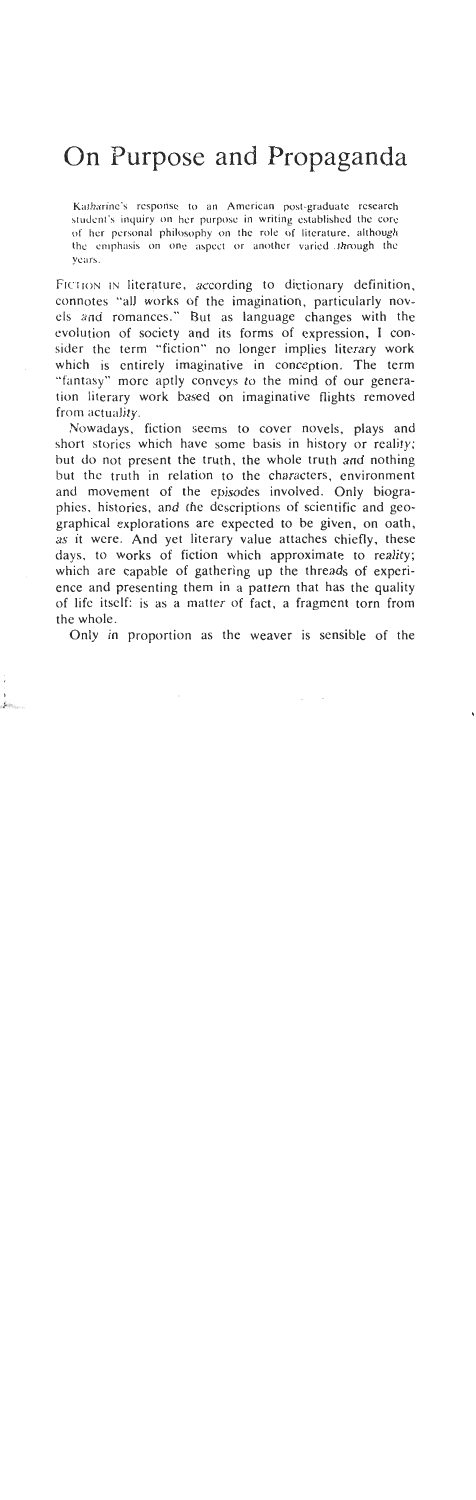stuff which goes to make up the existence of people is his own time, of the legacy of the past and of the Promethean spirit of man which assails the future, can his work have any permanent value or power, it seems to me. In other words, a writer does not reach and impress the consciousness of others unless he himself has been stirred and driven by all the issues involved; unless, also, he has learnt the most effective means to express his individual vision. "Words - the technical verbal part of literature is simply a development of magic." Aldous Huxley says. A writer's magic, I think, lies in his or her use of words.

What is my purpose in writing? It is difficult to say. I have been writing since I was a child. First of all, it may have been the necessity to crystallize for myself some scene or incident that pleased me, aroused my pity or enquiring mind. Later, I think, I wanted to make others realise the beauty and inwardness of things I loved: see with me the splendid qualities in ordinary people. The hard and vigorous lives of country folk appealed to me. I felt that in these lives was the essence of all heroism and romance. Latterly, I have begun to recognise that country folk too often present a way of escape for writers unwilling to facc the sordid realities of city life; its complex of heroism and high romance in the struggle for existence.

Understanding that "Life rests hard down on the physical basis of things" and that this physical basis is determined by economics, brought me a sense of the universal<br>in individual and national manifestations. These convictions only deepened and strengthened my instinctive conception of the writer as a medium for the expression of ultimate truths to the people: one who having some spark of the Promethean fire, sympathy with and an intense love for people in general - humanity, it may be said - seeks their fulfilment and perfecting as the driving force of being.

The writer's approach to the people may be either by

the direct statement of facts or by the indirect method of attempting to recreate the cosmos in the lives of a group of people in a given place and time. The indirect method, in my opinion should be the method of writers of fiction who use the novel and short stories to stir and convince their readers of real values in life. But in doing **so,** I believe that writers must remain faithful to their material. It is their material, the stuff they present which must sway emotion and intelligence, not any preaching or obvious propaganda purpose.

I agree that all great works of literature are propagandist in essence. They are so because they dominate the consciousness of the reader, through the mind of the writer and his interpretation of life and its values; but to obtrude a propaganda purpose is to make it ineffective.

The objective of any serious writer should be to galvanise readers into an awareness of the causes which underlie frustration and tragedy, so that the comment arises: "Well, this is life. What do I think about it? What can bc done about it?"

What is propaganda? Here again the meaning of words has suffered a subtle change. Propaganda used to mean "the spreading of a certain set of ideas or principles." Today, I think the word has come to have another significance.

Certainly, I am propagandist, if that is so, and all writers of any consequence have been propagandist, whether they are conscious of it or not. It is impossible for the work of an individual brain not to bear the impression of that brain, either in its triviality or grandeur. But today, the word propaganda has acquired another significance, that is of a bald and blatant partisanship **in** relation to any particular set of ideas or principles.

The question of propaganda, as it concerns the writer, it seems to me is one of method. As an individual, as an essayist, as a public speaker, as a reporter, a writer may be baldly and blatantly partisan. He may use the direct

652,341